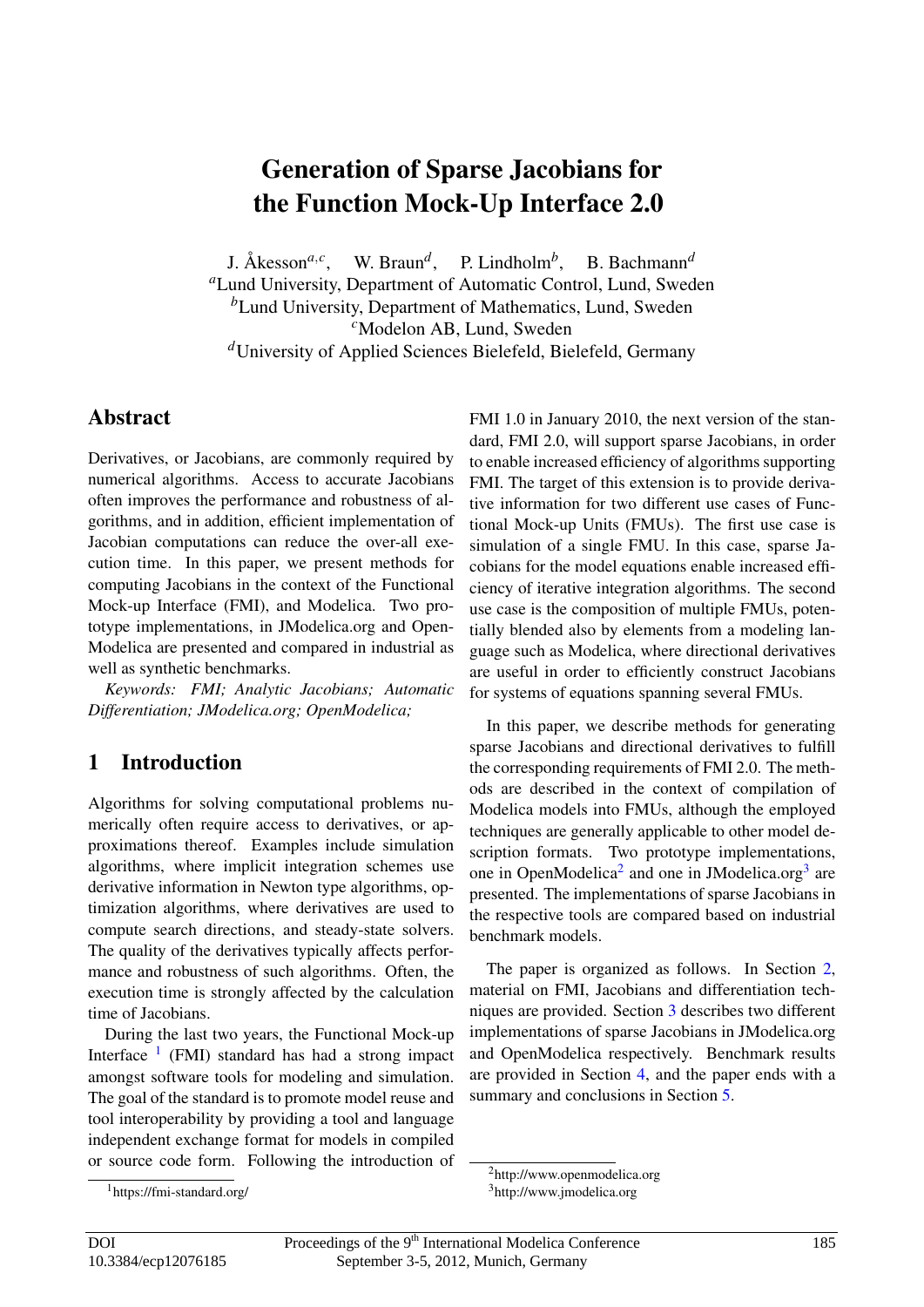### <span id="page-1-0"></span>2 Background

#### 2.1 The Functional Mock-up Interface

FMI emerged as a new standard resulting from the ITEA2 project MODELISAR, in 2010. The standard is a response to the industrial need to connect different environments for modeling, simulation and control system design. Commonly, different tools are used for different applications, whereas simulation analysis at the system integration level requires tools to be connected. FMI provides the means to perform such integrated simulation analysis.

FMI specifies an XML format for model interface information and a C API for model execution. The XML format, specified by an XML schema, contains information about model variables, including names, units and types, as well as model meta data. The C API, on the other hand, contains C functions for data management, e.g., setting and retrieving parameter values, and evaluation of the model equations. The implementation of the C API may be provided in source code format, or more commonly as a compiled dynamically linked library.

FMI comes in two different flavors: FMI for Model Exchange (FMI-ME) [\[2\]](#page-11-0) and FMI for Co-Simulation (FMI-CS) [\[3\]](#page-11-1). FMI-ME exposes a hybrid Ordinary Differential Equation (ODE), which may integrated stand-alone or which may be incorporated in a composite dynamic model in a simulation environment. The FMI-ME C API exposes functions for computation of the derivatives of the ODE, and accordingly, in FMI-ME the integration algorithm is provided by the importing application. FMI-CS, on the other hand, specifies that the integration algorithm is included in the FMU, and the FMU-CS C API provides functions for integrating the dynamics of the contained ODE for a specified period of time.

The FMI standard is supported by several modeling and simulation tools, including Dymola, SimulationX, JModelica.org and OpenModelica. Also, there are FMI interfaces to MATLAB, National Instruments Veristand and several additional tools.

FMI 2.0 is a unification of the Model Exchange and Co-simulation standards and contains several improvements. One of those are the sparse Jacobians, which are also topic of this paper. The sparse Jacobian interface in FMI 2.0 consists of three different parts:

- A C API function for evaluation of directional derivatives of the model equations.
- A C API function for evaluation of sparse Jaco-

bian matrices corresponding to the ODE representation of an FMU.

• A section in the XML document contained in an FMU providing the incidence pattern for the Jacobian matrices.

In this paper, algorithms for generating this functionality are discussed.

#### <span id="page-1-2"></span>2.2 Causalization of DAEs

In the first step of the compilation process in a Modelica tool chain, a compiler front-end transforms Modelica source code into a flat representation, consisting essentially of lists of variables, functions, equations and algorithms. Based on this model representation, symbolic operations such as alias elimination and index reduction are applied, in order to reduce the size of the model and to ensure that the resulting Differential Algebraic Equation (DAE) is of index 1. In this section, we outline the following steps that are of particular relevance for the generation of Jacobians. In particular, the causalization procedure, i.e., transformation of an index-1 DAE into an equivalent ODE, as required by the FMI standard, is discussed.

FMI specifies Jacobians and directional derivatives with respect to the continuous model equations. Therefore, without lack of generality, and for clarity of the presentation, only the continuous part of the DAE is considered in the following.

We consider index-1 DAEs in form of

$$
F(\dot{x}(t), x(t), u(t), w(t)) = 0, \quad t \in [t_0, t_f]
$$
  

$$
x(0) = x_0
$$
 (1)

where  $\dot{x}(t) \in R^{n_x}$  are the state derivatives,  $x(t) \in R^{n_x}$  is the state,  $u(t) \in R^{n_u}$  are the inputs and  $w(t) \in R^{n_w}$  are the vector of algebraic variables. The initial conditions of DAE state is given by  $x_0$ . Introducing  $z = (x \ w)$ , denoting the unknowns of the DAE, and  $v = (x, u)$ , denoting the known variables, the DAE written

<span id="page-1-3"></span>
$$
F(z, v) = 0 \tag{2}
$$

The conceptual idea of DAE causalization commonly used in Modelica tools is then to compute the inverse relationship of *F*

<span id="page-1-4"></span>
$$
z = G(v),\tag{3}
$$

and the ODE may then be written

<span id="page-1-1"></span>
$$
\begin{aligned}\n\dot{x} &= f(x, u) \\
y &= h(x, u)\n\end{aligned} \tag{4}
$$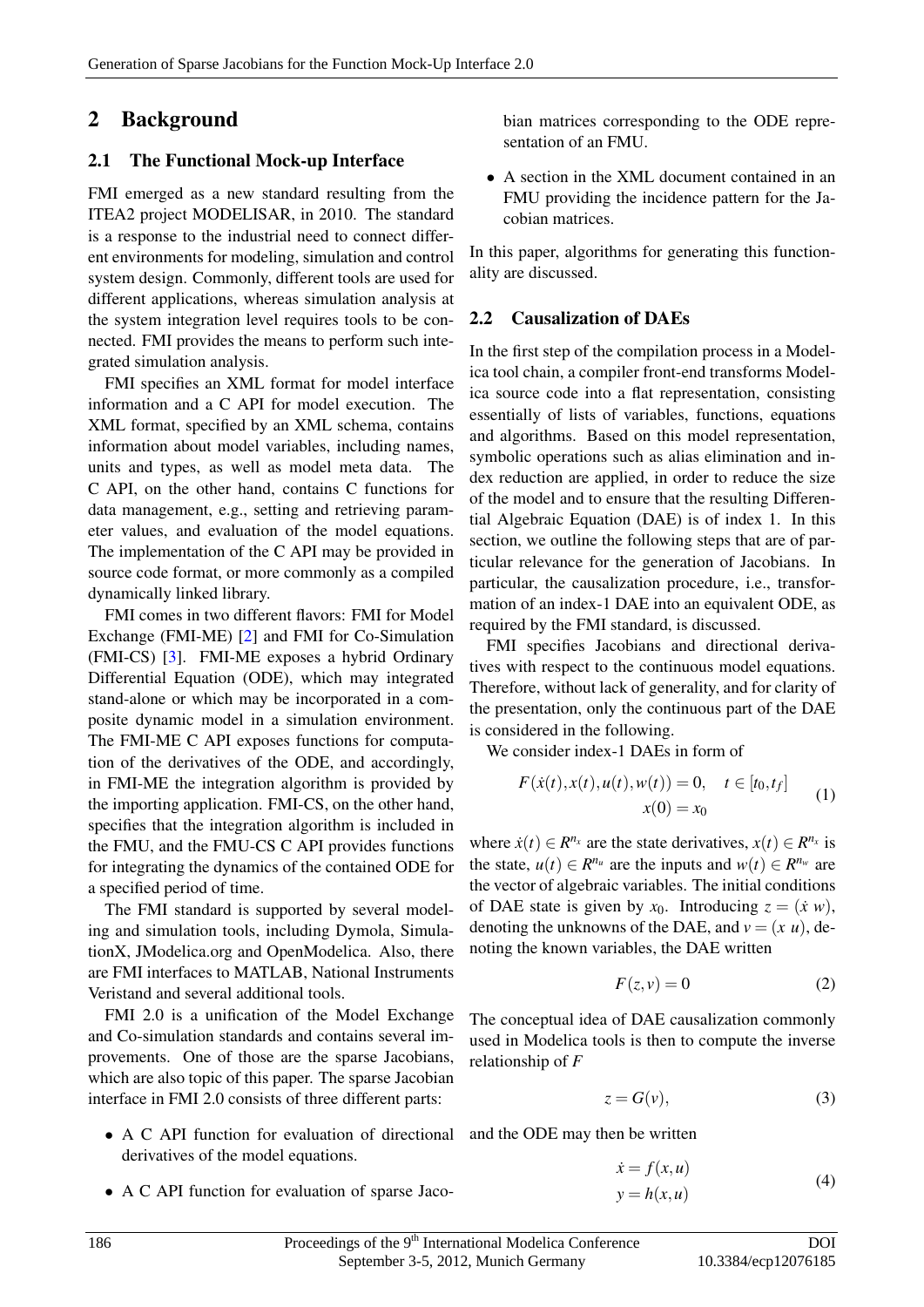where *y* are the outputs of the system. Note that the algebraic variables are considered to be internal to the ODE in this representation. In general, there is no closed expression for the functions *f* and *g*, but rather, iterative techniques, e.g., Newton's method, is employed to solve algebraic loops for *z*.

Modelica models are typically of large scale but sparse in the sense that each model equation contains references only to a small number of equations. In order to exploit this structure, graph algorithms can be employed. Two commonly used algorithms that are used for this purpose are *matching algorithms*, e.g., the Hopcroft Karp algorithm, and Tarjan's algorithms for computing *strong components*, [\[4\]](#page-11-2). The result of Tarjan's algorithm is then used to permute the variables and equations of the DAE into Block Lower Triangular (BLT) form.

Let us consider a DAE with five equations and five unknowns, i.e.,  $F \in R^5$  and  $z \in R^5$ , where the DAE equations are given by

<span id="page-2-0"></span>
$$
F_1(z_1, z_5, v) = 0
$$
  
\n
$$
F_2(z_3, v) = 0
$$
  
\n
$$
F_3(z_1, z_2, z_3, z_4, v) = 0
$$
  
\n
$$
F_4(z_1, z_3, z_5, v) = 0
$$
  
\n
$$
F_5(z_2, z_5, v) = 0
$$
  
\n(5)

Note that the variables  $v = [x, u]$  are known and need not be considered in the following analysis. The dependence of the *z*-variables can be shown in the following incidence matrix,

<span id="page-2-3"></span>
$$
\begin{array}{c|ccccccccc}\n & z_1 & z_2 & z_3 & z_4 & z_5 \\
\hline\nF_1 & * & 0 & 0 & 0 & * & 0 \\
F_2 & 0 & 0 & * & 0 & 0 & & 0 \\
F_3 & * & * & * & * & 0 & & 0 \\
F_4 & * & 0 & * & 0 & * & & \\
F_5 & 0 & * & 0 & 0 & * & & \\
\end{array}
$$
\n(6)

A \* in the incidence matrix at row *i* and column *j* denotes that the residual function *F<sup>i</sup>* contains a reference to the variable  $z_j$ . Application of the BLT procedure, now yields the following DAE system

$$
\begin{array}{c|cccccc}\n & z_3 & z_1 & z_5 & z_2 & z_4 \\
\hline\nF_2 & 1 & 0 & 0 & 0 & 0 \\
F_4 & 1 & 1 & 1 & 0 & 0 \\
F_1 & 0 & 1 & 1 & 0 & 0 \\
F_5 & 0 & 0 & 1 & 1 & 0 \\
F_3 & 1 & 1 & 0 & 1 & 1\n\end{array} \tag{7}
$$

The implicit DAE system  $(5)$  is now given by a sequence of assignment statements and implicit systems of equations

$$
\bar{z}_1 := g_1(v)
$$
  
\n
$$
\bar{F}_2(\bar{z}_1, \bar{z}_2, v) = 0
$$
  
\n
$$
\bar{F}_3(\bar{z}_2, \bar{z}_3, v) = 0
$$
  
\n
$$
\bar{z}_4 := g_4(\bar{z}_1, \bar{z}_2, \bar{z}_3, v)
$$
\n(8)

where  $\bar{z}_1 = z_3$ ,  $\bar{z}_2 = (z_1 \ z_5)^T$ ,  $\bar{z}_3 = z_2$ ,  $\bar{z}_4 = z_4$ . The functions  $g_1$  and  $g_2$  corresponds to explicit solutions of the corresponding DAE equations, whereas  $\bar{F}_2$  =  $(F_4 \ F_1)^T$  and  $\bar{F}_3 = F_5$  corresponds to implicit (systems of) equations that require iteration. It is typical for Modelica models to contain only a small number of implicit systems of equations and a large number of trivial, e.g., linear equations that may be solved symbolically.

For a general DAE, the BLT procedure results in a sequence of scalar and non-scalar equation blocks on the form

<span id="page-2-1"></span>
$$
\bar{F}_1(\bar{z}_1, v) = 0
$$
\n
$$
\vdots
$$
\n
$$
\bar{F}_i(\bar{z}_1, ..., z_i, v) = 0
$$
\n
$$
\vdots
$$
\n
$$
\bar{F}_b(\bar{z}_1, ..., z_b, v) = 0
$$
\n(9)

where the unknown of each residual  $\bar{F}_i$  is  $\bar{z}_i$ . Further, some of the residual functions may be solved explicitly by symbolic manipulation and the remaining blocks needs the to be solved by iterative methods.

Computation of the sequence of solved and nonsolved blocks [\(9\)](#page-2-1), given values of the known variables in  $\nu$  then produces the corresponding state derivative and algebraic vectors contained in *z*. Accordingly, the DAE has been causalized in to an ODE on the form  $(4).$  $(4).$ 

#### 2.3 Computation of Jacobians

The Jacobian of a vector valued function  $f(x) \in R^m$ ,  $x \in \mathbb{R}^n$  is given by

$$
\frac{\partial f}{\partial x} = \begin{pmatrix} \frac{\partial f_1}{\partial x_1} & \cdots & \frac{\partial f_1}{\partial x_n} \\ \vdots & \ddots & \vdots \\ \frac{\partial f_m}{\partial x_1} & \cdots & \frac{\partial f_m}{\partial x_n} \end{pmatrix}
$$
(10)

A useful tool when computing Jacobians is directional derivatives. The directional derivative of a vector valued function  $f(x)$  is defined by

<span id="page-2-2"></span>
$$
df = \frac{\partial f}{\partial x} \cdot dx,\tag{11}
$$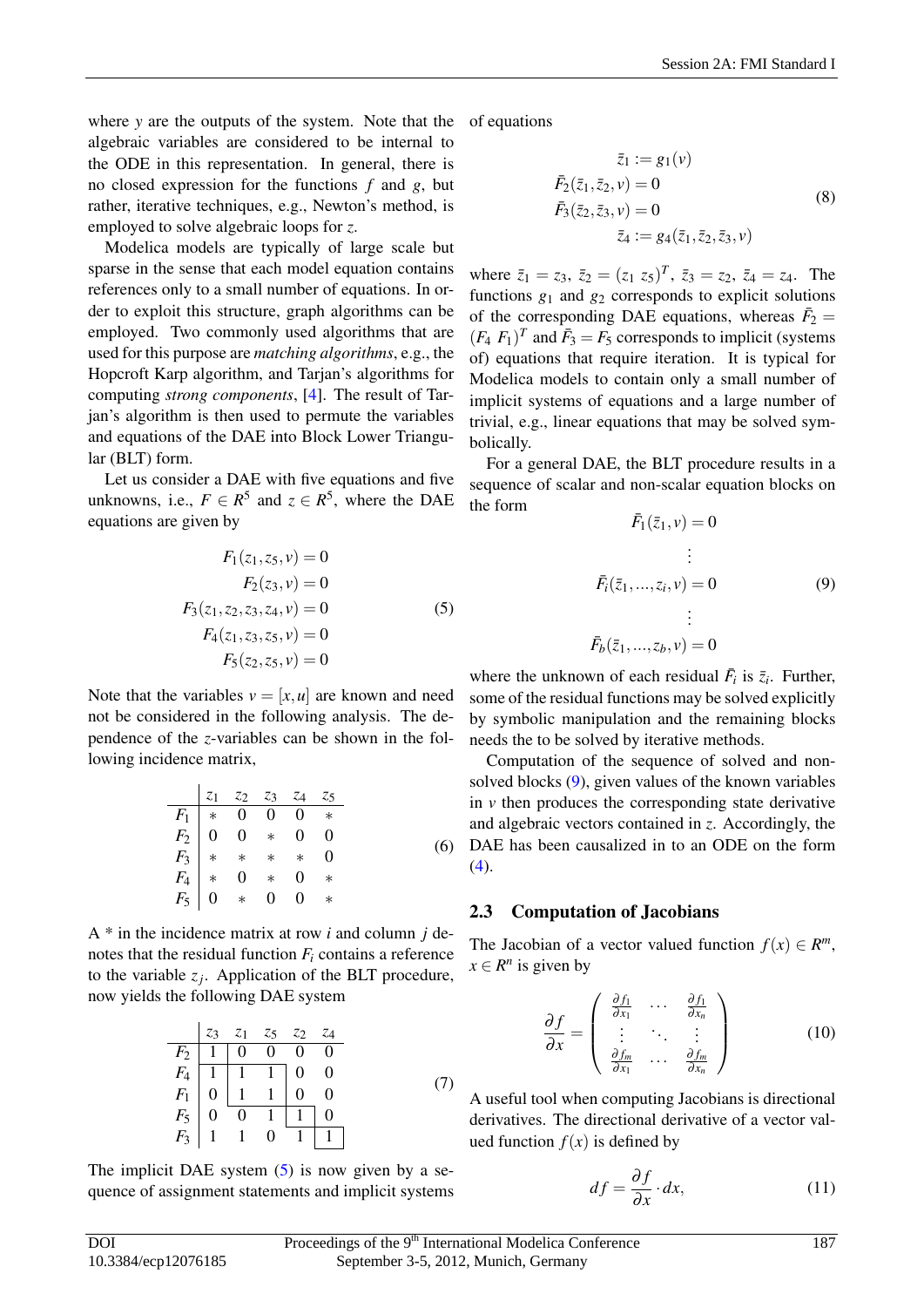where  $dx \in \mathbb{R}^n$  represents the direction in which the directional derivative, denoted  $df \in R^m$ , is evaluated. dx is also referred to as a seed vector.

In the following, directional derivatives will be used extensively to construct Jacobians. A straight forward, although naive, approach to construct a Jacobian from directional derivative evaluations is as follows. Using the identity matrix *I* of dimension *n*, and the unit vectors  $e_1 \ldots e_n$  we have that

$$
\frac{\partial f}{\partial x} = \frac{\partial f}{\partial x} I = \frac{\partial f}{\partial x} (e_1, \dots, e_n) =
$$
\n
$$
\left( \frac{\partial f}{\partial x} \cdot e_1 \dots \frac{\partial f}{\partial x} \cdot e_n \right). \tag{12}
$$

Using this relation, a Jacobian with *n* columns may be constructed from *n* evaluations of directional derivatives. In Section [2.7,](#page-4-0) an overview of methods to explore sparsity to improve efficiency in this respect will be given.

There are three widely used methods for computing Jacobians, namely finite difference methods, symbolic differentiation and automatic (or algorithmic) differentiation.

#### 2.4 Finite Difference Approximation

In the finite difference method, a numerical approximation of the directional derivative of a vector valued function *f* is calculated using the formula

$$
\frac{\partial f(x)}{\partial x} \cdot e_i = \frac{f(x + e_i h) - f(x)}{h}.\tag{13}
$$

where *h* is the increment. On one hand, even if the increment is chosen optimal in nature of that method is an accuracy error  $\varepsilon$ , which is the sum of  $\varepsilon_t + \varepsilon_r$  where  $\varepsilon_t$  is the truncation error and  $\varepsilon_r$  the round-off error. The truncation error  $\varepsilon_t$   $|\dot{h}f(x)|$  is the result of the Taylorseries truncation. The round-off error  $\varepsilon_r$   $\varepsilon_f$   $|f(x)/h|$ where  $\varepsilon_f$  is the fractional accuracy  $\varepsilon_f \geq \varepsilon_m$  depends on machine accuracy  $\varepsilon_m$ . On the other hand, it is easy to implement and also almost applicable.

#### 2.5 Symbolic Differentiation

In general the "calculus" of symbolic derivatives is done by difference quotients. where the derivative of a function is the limit

$$
\frac{\partial f}{\partial x} = \lim_{h \to 0} \frac{f(x+h) - f(x)}{h}
$$
 (14)

difference quotients. This is also the way the basic differentiation rules are found. From a practical view the "calculus" of the symbolic derivatives is done by applying basic differentiation rules and table of derivatives for common functions on the expressions to find the formulas for the derivatives. Since a Modelica model results during the compilation in symbolic expressions which are manipulated to simplify the original system. So it is quite typical for a Modelica Tool to use symbolical methods also for the differentiation. Finding the symbolic formula may take time, space and a symbolic kernel for simplifications, but once determined it's fast to evaluate them [\[7\]](#page-11-3). A further drawback is that symbolic differentiation is not applicable on algorithms (with for-loops and branches).

#### 2.6 Automatic Differentiation

Automatic Differentiation (AD) is a method for computing derivatives with machine precision, which is applicable to expressions as well as algorithmic functions [\[1\]](#page-11-4). The key idea in AD techniques is to propagate derivative information through a sequence of atomic operations, which is represented by an *expression graph*. Computation of a sequence of AD operations results in the evaluation of a directional derivative with respect to a given seed vector.

There are two different modes of operation of AD forward and reverse. The forward mode AD is conceptually simple, and is based on forward propagation of values and derivatives through an expression graph. The result of a forward AD sweep is a vector corresponding to the Jacobian multiplied by the seed vector. Commonly, Jacobian matrices are constructed from a number of forward AD evaluations.

The reverse AD technique is more involved than the forward mode, and includes a forward and a backward evaluation sweep over the expression graph, and the result is a vector corresponding to the seed vector multiplied by the Jacobians. This mode of operation is particularly useful in the case of scalar functions that depends on many independent variables—in this case, reverse AD is referred to the cheap gradient computation. Reverse AD is also commonly used to construct higher-order derivatives, e.g., Hessian matrices in optimization applications.

Implementation of AD tools comes two different flavors: Operator Overloading (OO) and Source Code Transformation (SCT). In OO tools, the expression graph is represented by data structures that are repeatedly traversed during forward and reverse mode evaluations. This strategy has been popularized by tools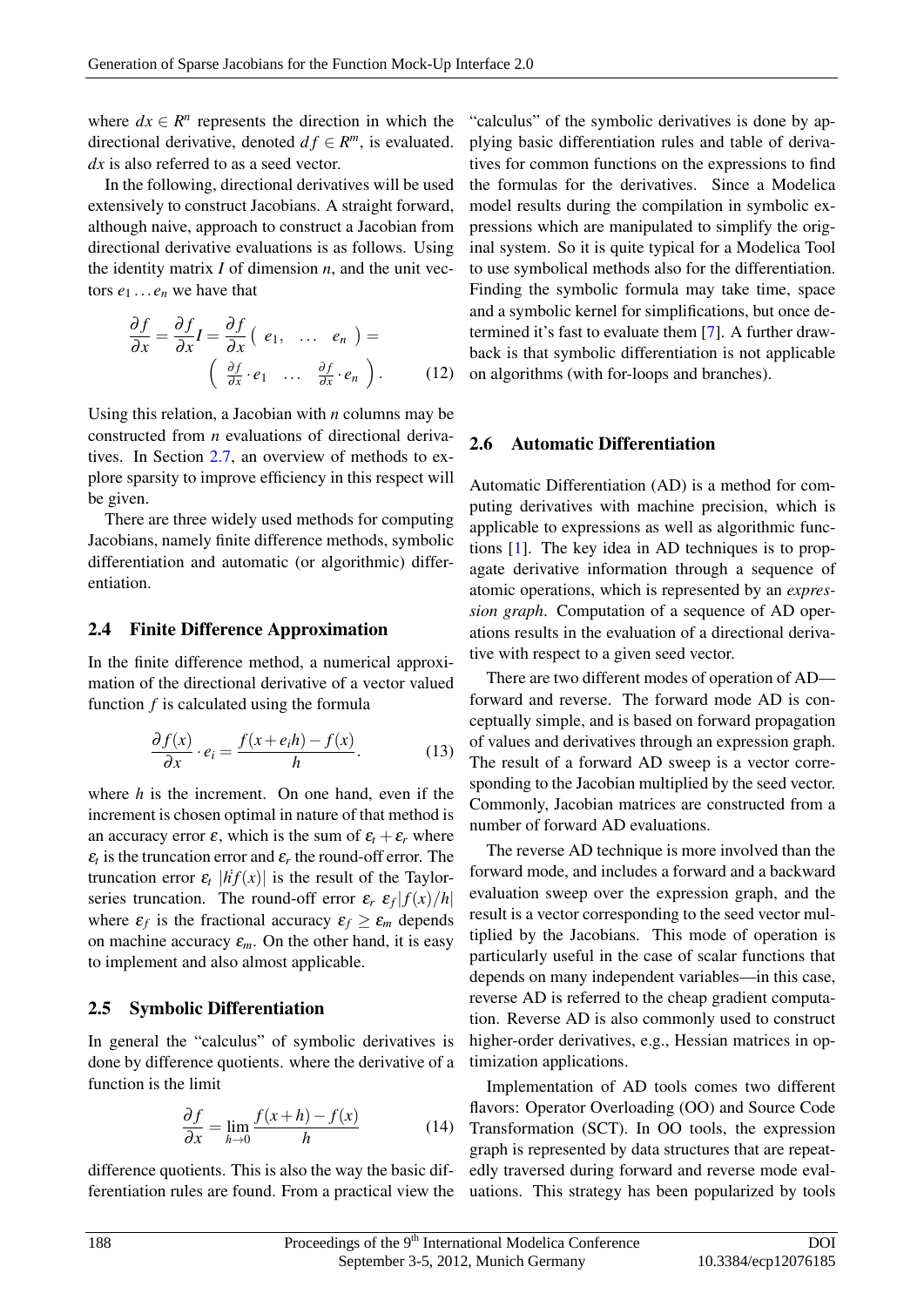such as  $CppAD<sup>4</sup>$  $CppAD<sup>4</sup>$  $CppAD<sup>4</sup>$  and ADOL-C<sup>[5](#page-4-2)</sup> which both enable AD to be applied to C code with minor modifications. Tools in this category are typically based on operator overloading, e.g., in C++, to construct a data structure referred to as a *tape*, which is then used as a basis for derivative computations. Tools based on the SCT approach, on the other hand, generate code that, when executed, compute derivatives. The ADIFOR $<sup>6</sup>$  $<sup>6</sup>$  $<sup>6</sup>$  pack-</sup> age falls into this category.

In this paper, forward mode AD using the SCT technique will be used. The remainder of this section will therefore focus on explaining this methods.

A key to understanding forward AD, is the observation that expressions can be evaluated, and differentiated, by considering a sequence of atomic operations. The elementary arithmetic operations can be differentiated by applying the derivation rules

<span id="page-4-5"></span>
$$
\frac{d}{dx}(u(x) \pm v(x)) = \frac{du}{dx} \pm \frac{dv}{dx}
$$
\n
$$
\frac{d}{dx}(u(x)v(x)) = u(x)\frac{dv}{dx} + v(x)\frac{du}{dx}
$$
\n
$$
\frac{d}{dx}\left(\frac{u}{v}\right) = \frac{v(x)\frac{du}{dx} - u(x)\frac{dv}{dx}}{v(x)^2}
$$

In addition, the chain rule

$$
\frac{d}{dx}\phi(u(x)) = \frac{d\phi}{du}\frac{du}{dx}
$$

applies to the elementary arithmetic functions, such as sin, cos etc.

In the following example, we illustrate how these building blocks are used to apply the forward AD technique. We consider the function

$$
f(x_1, x_2) = x_1 \cdot x_2 + \sin(x_1), \tag{15}
$$

for which we would like to compute the directional derivative according to relation [\(11\)](#page-2-2). Assuming the seed vector  $dx = (1 \ 0)^T$ , it follows that

<span id="page-4-4"></span>
$$
df = \frac{\partial f}{\partial x} dx = \begin{pmatrix} \frac{\partial f}{\partial x_1} & \frac{\partial f}{\partial x_2} \end{pmatrix} \cdot \begin{pmatrix} 1 \\ 0 \end{pmatrix} = \frac{\partial f}{\partial x_1}.
$$
 (16)

Using the seed vector in  $(16)$ ,  $f(x)$  will be differentiated with respect to *x*1.

The expression graph corresponding to the function in [\(15\)](#page-4-5) is shown in Figure [1.](#page-4-6)

In the figure, the leaves represent the independent variables and the root node represents the function itself.



<span id="page-4-6"></span>Figure 1: Expression graph of the function [\(15\)](#page-4-5)

A forward AD sweep is performed as follows. The computation sequence starts at the independent variables. Intermediate variables,  $v_i$ :s, are introduced to hold the value of each node, and in addition, variables for the derivative values of each node, *d<sup>i</sup>* , are introduced. The expression of a particular variable  $v_i$  is given by the corresponding node type, i.e., arithmetic operation, and the derivative value,  $d_i$ , is given by differentiation of the same operation. Application of this procedure to the function  $(15)$  gives the following sequence of operations.

$$
v_1 := x_1
$$
  
\n
$$
d_1 := dx_1
$$
  
\n
$$
v_2 := x_2
$$
  
\n
$$
d_2 := dx_2
$$
  
\n
$$
v_3 := sin(v_1)
$$
  
\n
$$
d_3 := d_1 \cdot cos(v_1)
$$
  
\n
$$
v_4 := v_1 \cdot v_2
$$
  
\n
$$
d_4 := d_1 \cdot v_2 + v_1 \cdot d_2
$$
  
\n
$$
v_5 := v_3 + v_4
$$
  
\n
$$
d_5 := d_3 + d_4
$$
  
\n
$$
v_6 := v_5
$$
  
\n
$$
d_6 := d_5
$$

The variable  $v_6$  now holds the value of the function itself and  $d_6$  holds the value of the directional derivative. Note that the evaluation is done for particular values of the independent variables, in this case  $x_1$  and  $x_2$ , and seed values,  $dx_1$  and  $dx_2$ . Note that auxiliary variables  $v_1$ ,  $v_2$ ,  $d_1$  and  $d_2$  are introduced here for clarity.

#### <span id="page-4-0"></span>2.7 Exploiting Sparsity

Modelica models, also after the causalization procedure described above, are often sparse, i.e., each equa-

<span id="page-4-1"></span><sup>4</sup>http://www.coin-or.org/CppAD/

<span id="page-4-2"></span><sup>5</sup>http://www.coin-or.org/projects/ADOL-C.xml

<span id="page-4-3"></span><sup>6</sup>http://www.mcs.anl.gov/research/projects/adifor/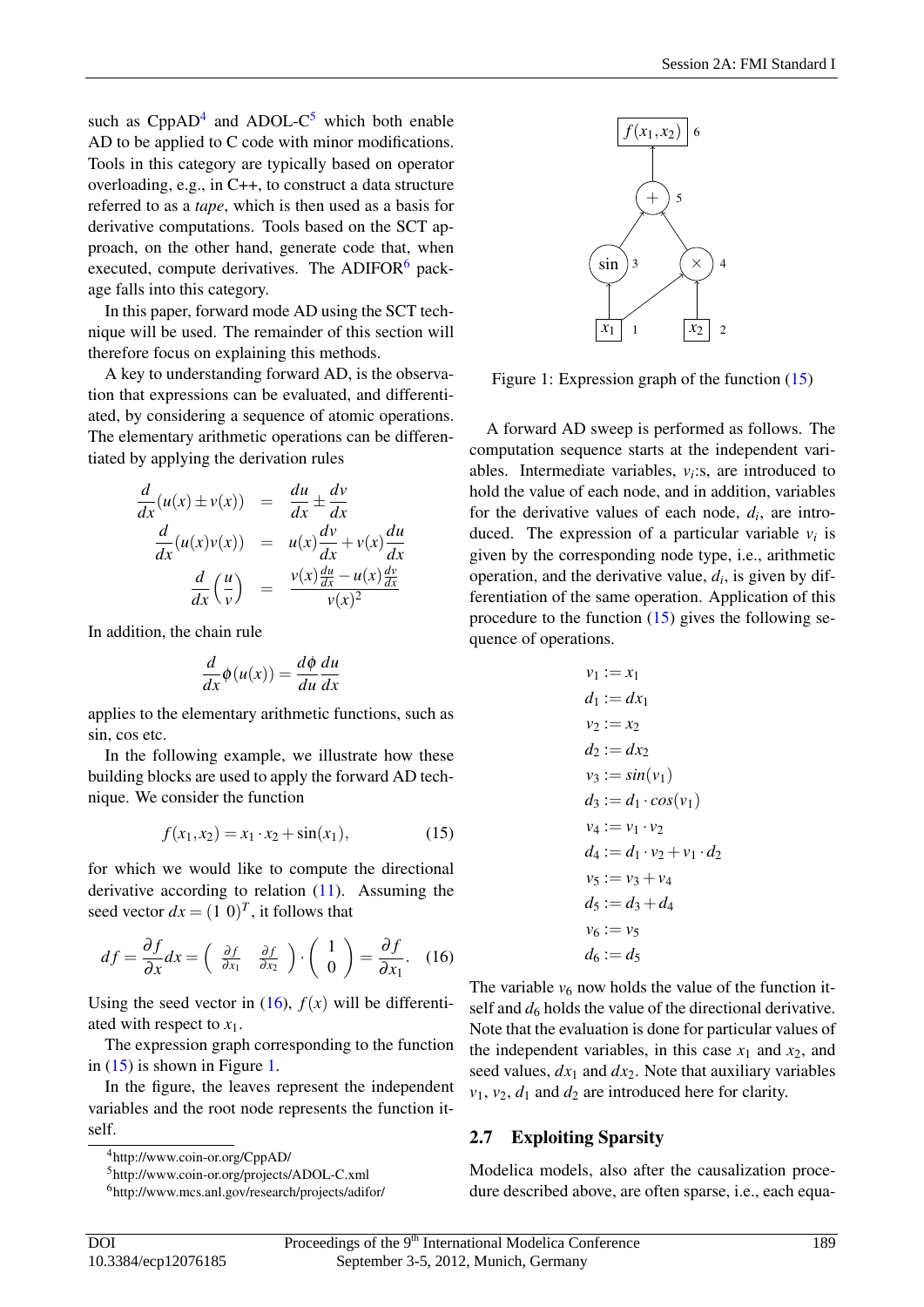tion of a model depends only on a fraction of the total number of variables. Exploiting sparsity of Modelica models can be done in two different contexts. Firstly, the efficiency of computation of Jacobian matrices based on directional derivative evaluations can be much improved by considering sparsity. This strategy is called *compression* and will be described briefly in this section. Secondly, a simulation environment importing an FMU providing sparse Jacobians may utilize this information to improve the performance of numerical algorithms. A typical example of such algorithms are sparse linear solvers, e.g.,  $UMFPACK^7$  $UMFPACK^7$ , CSparse<sup>[8](#page-5-2)</sup> and PARDISO<sup>[9](#page-5-3)</sup>. This usage is, however, not related to the procedures required to generate Jacobians, and it is therefore beyond the scope of this paper.

As noted above, a naive method for evaluation directional derivatives to generate Jacobian matrices is to simply make one such evaluation for each column of the Jacobian, with seed vectors corresponding to the unit vectors of appropriate dimension. If the Jacobian is sparse, however, the number of evaluations can be drastically reduced, by observing that several columns can be computed in a single directional derivative evaluation if the sparsity patterns of these columns do not overlap. As an example, consider the incidence matrix  $(6)$ . Here, we note that columns four and five does not contain overlapping entries, and they can therefore be computed by one single directional derivative evaluation with the seed vector chosen as the sum of the corresponding unit vectors. Note also that this strategy is applicable to all three differentiation methods described above: finite differences, AD and symbolic differentiation.

While this strategy is simple to implement, computing a column grouping of minimal size is well known to be an NP-hard problem—this problem corresponds precisely to the graph coloring problem [\[5,](#page-11-5) [6\]](#page-11-6). There are, however, efficient algorithms capable of computing practically useful approximations of the optimal solutions. Specific algorithms will be discussed in Section [3.](#page-5-0)

### <span id="page-5-0"></span>3 Computation of Jacobians for Modelica Models

In Section [2.2,](#page-1-2) it was shown how a DAE is transformed into an ODE by means of the BLT transformation. In this section, methods for computing the Jacobians of the resulting ODE [\(4\)](#page-1-1) are presented. We consider

<span id="page-5-5"></span>
$$
\frac{\partial z}{\partial v} = \begin{pmatrix} \frac{\partial \dot{x}}{\partial v} \\ \frac{\partial y}{\partial v} \end{pmatrix} = \begin{pmatrix} \frac{\partial \dot{x}}{\partial x} & \frac{\partial \dot{x}}{\partial u} \\ \frac{\partial w}{\partial x} & \frac{\partial w}{\partial u} \end{pmatrix} = \begin{pmatrix} A & B \\ \overline{C} & D \end{pmatrix}
$$
(17)

In this section, we present two methods for computing the matrices *A*, *B*, *C* and *D* by means of directional derivatives. One of the methods, which is implemented in JModelica.org, relies on a forward AD implementation in an SCT setting, whereas the other method, which is implemented in OpenModelica, relies on symbolic differentiation and symbolic expression simplification. In addition, an algorithm for computing the sparsity pattern of the Jacobian matrices, which is common for both methods, is presented.

The key idea in this section is the following. Differentiating the DAE [\(2\)](#page-1-3) yields the relation

<span id="page-5-4"></span>
$$
\frac{\partial F}{\partial z} dz + \frac{\partial F}{\partial v} dv = 0, \qquad (18)
$$

where *dv* is the input seed vector and *dz* works as the directional derivative of the relation [\(3\)](#page-1-4) with respect to the direction  $dv$ . By solving the system of equations [\(18\)](#page-5-4) for a particular seed *dv*, the directional derivative of the DAE is obtained. It is important to note that the system of equations to be solved is linear in the unknowns, *dz*, and thus does not require iteration.

The Jacobian matrices are then constructed from repeated evaluation of directional derivatives. In addition, coloring algorithms and compression is used to reduce the number of directional derivative evaluations in both implementations.

Evaluation of Jacobians based on the compression of the columns requires access to sparsity pattern, as stated in Section [2.7.](#page-4-0) The determination of the sparsity pattern for a Modelica model could be done by means of graph theory. Since the non-zero values in a Jacobian expresses which output variable has a connection to which input variable. Thus the determination problem could be formulated as a st-connectivity problem in a directed graph, where input variables are the sources and the output variables are the sinks. The st-connectivity is a decision problem that asks if the vertex *t* is reachable from the vertex *s*, particular which output variable is connected to which input variable. Specific algorithms for this purpose will be discussed below.

<span id="page-5-1"></span> $7$ [http://www.cise.ufl.edu/research/sparse/](http://www.cise.ufl.edu/research/sparse/umfpack/) [umfpack/](http://www.cise.ufl.edu/research/sparse/umfpack/)

<span id="page-5-2"></span> $\hat{\text{s}}_{\text{http://people.sc.fsu.edu/~jburkardt/c_src/}}$  $\hat{\text{s}}_{\text{http://people.sc.fsu.edu/~jburkardt/c_src/}}$  $\hat{\text{s}}_{\text{http://people.sc.fsu.edu/~jburkardt/c_src/}}$ [csparse/csparse.html](http://people.sc.fsu.edu/~jburkardt/c_src/csparse/csparse.html)

<span id="page-5-3"></span><sup>9</sup><http://www.pardiso-project.org/>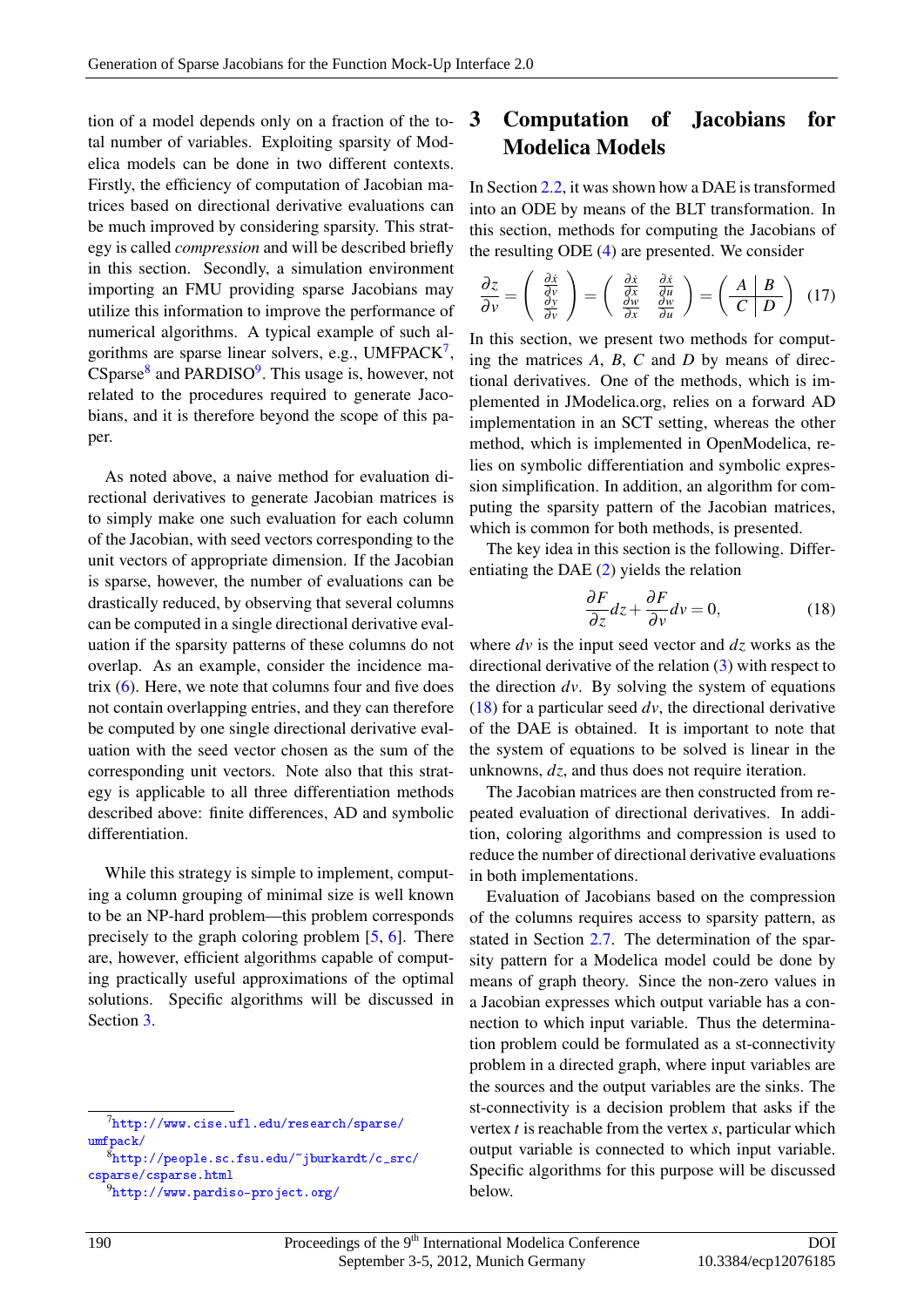#### <span id="page-6-2"></span>3.1 Implementation of Directional Derivatives in JModelica.org

The performance of the approach outlined above can be improved significantly by exploiting the BLT structure described in Section [2.2.](#page-1-2) In particular, forward AD may be applied directly to the sequence of computations given in [\(9\)](#page-2-1). In the implementation in JModelica.org, C code corresponding to a forward AD sweep over the sequence of BLT blocks is generated. The symbolic expression graphs in the compiler is a basis for the code generation. As noted in Section [2.2,](#page-1-2) there are two kinds of blocks produced by the BLT transformation, i.e solved equation blocks and nonsolved equation blocks requiring iterative numerical solution. Below, we explain how directional derivatives are propagated in these two cases.

#### 3.1.1 Propagation of Directional Derivatives in Equation Blocks

For blocks corresponding to solved equation blocks of the form

$$
\bar{z}_i := g_i(\bar{z}_1, \dots, \bar{z}_{i-1}, \nu) \tag{19}
$$

it is straight forward to apply the forward AD approach. In this case, AD code is simply generated basing on the expression graph for  $g_i$ , in order to produce the directional derivative

$$
d\bar{z}_i = \frac{\partial g_i}{\partial \bar{z}_1} d\bar{z}_1 + \ldots + \frac{\partial g_i}{\partial \bar{z}_{1-i}} d\bar{z}_{i-1} + \frac{\partial g_i}{\partial v} dv. \tag{20}
$$

Note that the input seed *dv* and the directional derivatives for previous blocks,  $\bar{z}_i$ , ... $\bar{z}_{i-1}$  are known at this point in the computation sequence. Commonly, the expression *g<sup>i</sup>* does not depend on all previous vectors of unknowns,  $\bar{z}_1, \ldots, \bar{z}_{i-1}$ , a property which is exploited in the implementation.

For a block corresponding to a system of equations, the block residual is given by

<span id="page-6-1"></span>
$$
\bar{F}_i(\bar{z}_1,\ldots,z_i,\nu)=0.\tag{21}
$$

In order to compute the directional derivative,  $d\bar{z}_i$ , for such a block, the residual equation is differentiated to yield

$$
\frac{\partial \bar{F}_i}{\partial \bar{z}_1} d\bar{z}_1 + \dots + \frac{\partial \bar{F}_i}{\partial \bar{z}_i} d\bar{z}_i + \frac{\partial \bar{F}_i}{\partial v} dv = 0 \qquad (22)
$$

which in turn gives the linear system

$$
\frac{\partial \bar{F}_i}{\partial \bar{z}_i} d\bar{z}_i = -\sum_{k=1}^{i-1} \frac{\partial \bar{F}_i}{\partial \bar{z}_k} d\bar{z}_k - \frac{\partial \bar{F}_i}{\partial v} dv \qquad (23)
$$

to be solved for  $d\bar{z}_i$ . All Jacobians in this relation are generated to C code using forward AD. Note that the system Jacobian of the linear system [\(23\)](#page-6-0) is provided also to the Newton solver that computes the solution of the system of equations  $(21)$ . Therefore, this code is reused in the computation of the directional derivative of the block.

#### 3.1.2 Computation of Sparsity Patterns

Computation of sparsity patterns for the Jacobian matrices *A*, *B*, *C* and *D* is a non-trivial problem, because of the sequence of operations required to compute the state derivatives *x* and the algebraic variables *w*. In comparison, computation of the Jacobian matrix of a DAE system [\(2\)](#page-1-3) is straightforward and can be done by simply collecting references to unknown variables in each residual equation. As noted above, the problem of computing sparsity patterns for the ODE Jacobian is a connectivity problem, where the dependencies of the dependent variables *z* of the independent variables contained in *v* need to be computed.

The BLT form of the DAE offers means to compute the required sparsity patterns for the ODE Jacobians. While the general form of a block in the BLT sequence is

$$
\bar{F}_i(\bar{z}_1, ..., z_i, v) = 0,\t(24)
$$

particular blocks typically do not depend on all variables in  $z_1$ ,... $z_i$  and in *v*. In order to reflect this situation, we introduce the notation

$$
\tilde{F}_i(\tilde{z}_i, z_i, \tilde{v}_i) = 0,\tag{25}
$$

where  $\tilde{z}_i$  contains the variables in the *z* vector upon which the equation block residual  $\tilde{F}_i$  depends.  $\tilde{v}_i$  is defined correspondingly. As a first approximation, which will be relaxed in the following, we assume that all variables solved for in the block  $i$ , i.e.,  $z_i$ , depends on all variables in  $\tilde{z}_i$  and in  $\tilde{v}_i$ . Clearly, this relationship defines the direct dependency of  $z_i$  on  $\tilde{v}_i$ . Now, the dependency of  $z_i$  on the variables contained in  $\tilde{v}_1, \ldots, \tilde{v}_{i-1}$  is given implicitly by  $\tilde{z}_i$ . The connectivity graph of the BLT form reveals these dependencies. Edges in this graph corresponds to non-zero entries in the lower left part of the transformed incidence matrix, below the block diagonal. In the connectivity graph, dependency information is propagated top-down in the sequence of blocks. For each block, the complete set of variables in *v* upon which the block depends is collected from the predecessors in the dependency graph.

<span id="page-6-0"></span>For a block consisting of a system of equations, the assumption that all variables solved for in the block,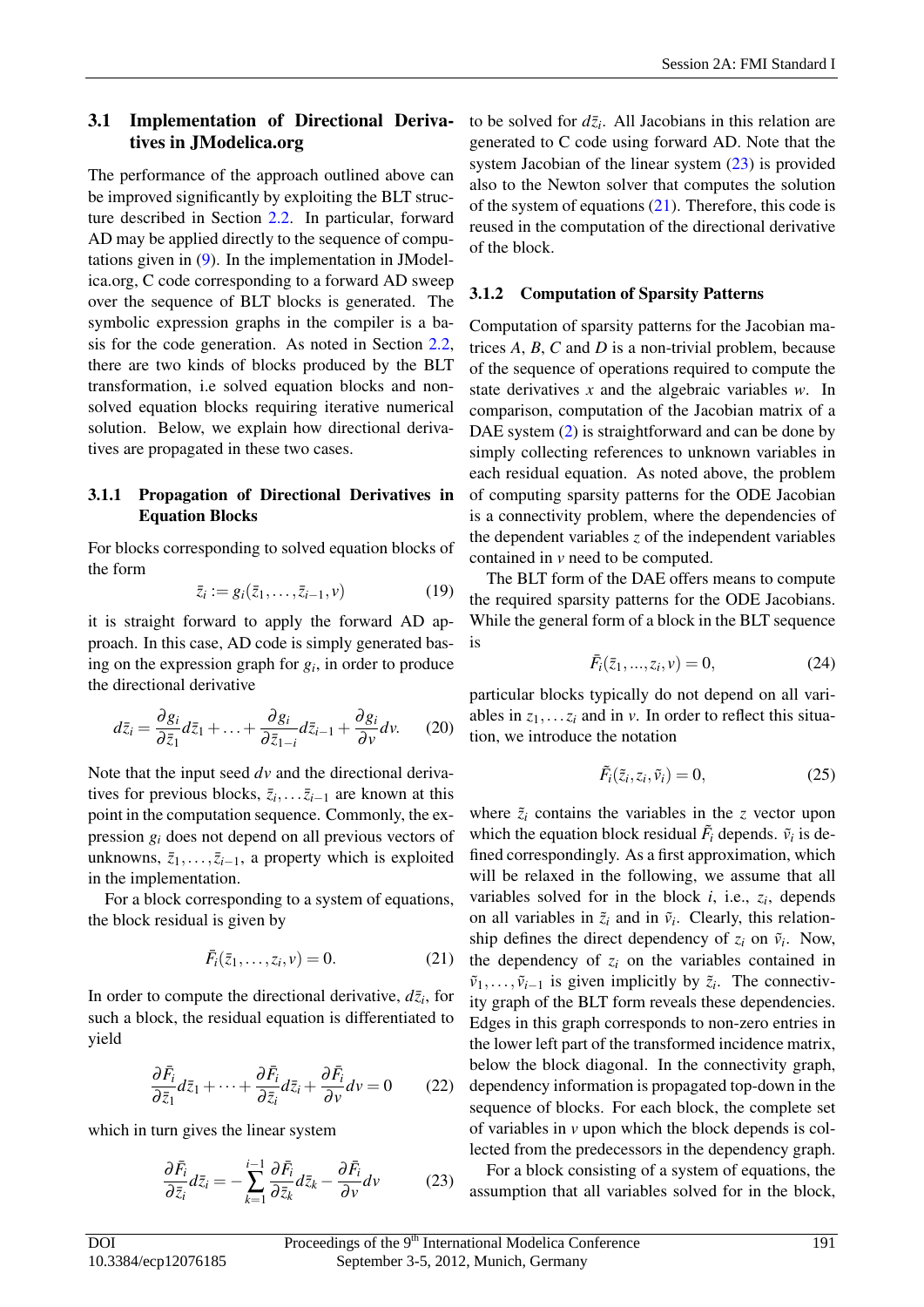$z_i$ , depends on all variables in  $\tilde{z}_i$  may lead to an overestimation of the sparsity pattern. Specifically, since the sparsity pattern of the inverse of a sparse matrix may also be sparse, the computation may result in nonzero entries which are in fact structural zeros. In order to take this into account, the sparsity pattern of the inverse of the corresponding block Jacobian may be computed, [\[8\]](#page-11-7). The result of this analysis is then taken into account when variable dependencies are computed. Note that this analysis remains to be implemented in JModelica.org

#### 3.2 Implementation of Directional Derivatives in OpenModelica

The directional derivatives in OpenModelica are generated basically by setup a new symbolic equation system inside the OMC with the differentiated equations. This system contains the desired partial derivatives  $d\bar{z}$ as unknowns, the seed vector  $d\bar{v}$  and all other variables from the original system are considered as known. The resulting equation system is the desired one as in equation [\(18\)](#page-5-4).

This approach differs from the previously published procedure (see  $[10]$ ), in a way that now each equation is derived only once. This leads to linearity in the compilation time and in the generated code size.

All methods mentioned in section [2](#page-1-0) are used for the differentiation of the original system. Equations are differentiated symbolically, algorithm sections and Modelica functions without an derivative annotation are differentiate by the forward AD approach and external functions, where nothing else is possible, are differentiated numerically.

The generated equation system is then optimized like the original system. In detail it is transformed to an explicit form with the BLT machinery of Open-Modelica, further expression-based simplification are done and some common sub-expressions are filtered. The resulting equation system is then written to the C-Code.

For the purpose of generating the four matrices in [\(17\)](#page-5-5) for each matrix one new equation system is generated with the corresponding variables. Note therefore the original system is filtered for the necessary equations.

The exploration of the sparsity pattern for a fast evaluation of the compressed Jacobians is applied on the generated directional derivatives. A detailed description of the algorithms used for that task in Open-Modelica can be found in [\[9\]](#page-11-9).

### 3.3 Comparison of Implementations

The implementations in OpenModelica and in JModelica.org share common characteristics, but there are also differences. Both algorithms are based on generation of C code that evaluates directional derivatives, which in turn are used to compute Jacobians. Also, both algorithms rely on compression for reducing the number of directional derivative evaluations. The computation of sparsity patterns for the ODE Jacobians also proceeds in the same manner.

The main difference between the implementations is rather the way in which the directional derivatives are generated. In the JModelica.org implementation, the same BLT structure as for the underlying ODE is used. Code generation is done by traversing the BLT structure in a separate code generation pass and forward AD code is then generated for solved equations and systems of equations, as described in [3.1.](#page-6-2) In the OpenModelica implementation, on the other hand, a new data structure containing all model equations in symbolically differentiated form is first constructed. The symbolic kernel of the compiler is then invoked to simplify the differentiated equations, and a new BLT structure is computed prior to code generation.

Both approaches have advantages and disadvantages. In the JModelica.org implementation, no new data structures are created, which reduces memory consumption. Also, since the same BLT structure as for the underlying ODE is used, Jacobians for systems of equations corresponding to algebraic loops are generated. These, in turn are useful also in case of applying iterative techniques to solve algebraic loops. The main advantage of the OpenModelica implementation is that symbolic simplifications done by the compiler can yield simpler code that is faster to execute. Also, since a new BLT computation is done, properties of the new, differentiated system of equations may be explored in order to further speed up Jacobian computations.

# <span id="page-7-0"></span>4 Benchmarks

Three different aspects are considered in the benchmarks presented in this section, namely, *i)* model compilation time, *ii)* generated code size, and *iii)* Jacobian evaluation time. In the case of model compilation time, both the time spent in the respective Modelica compilers, OpenModelica and JModelica.org, and the time spent in the C compiler, gcc in both cases, when compiling the generated code is measured. This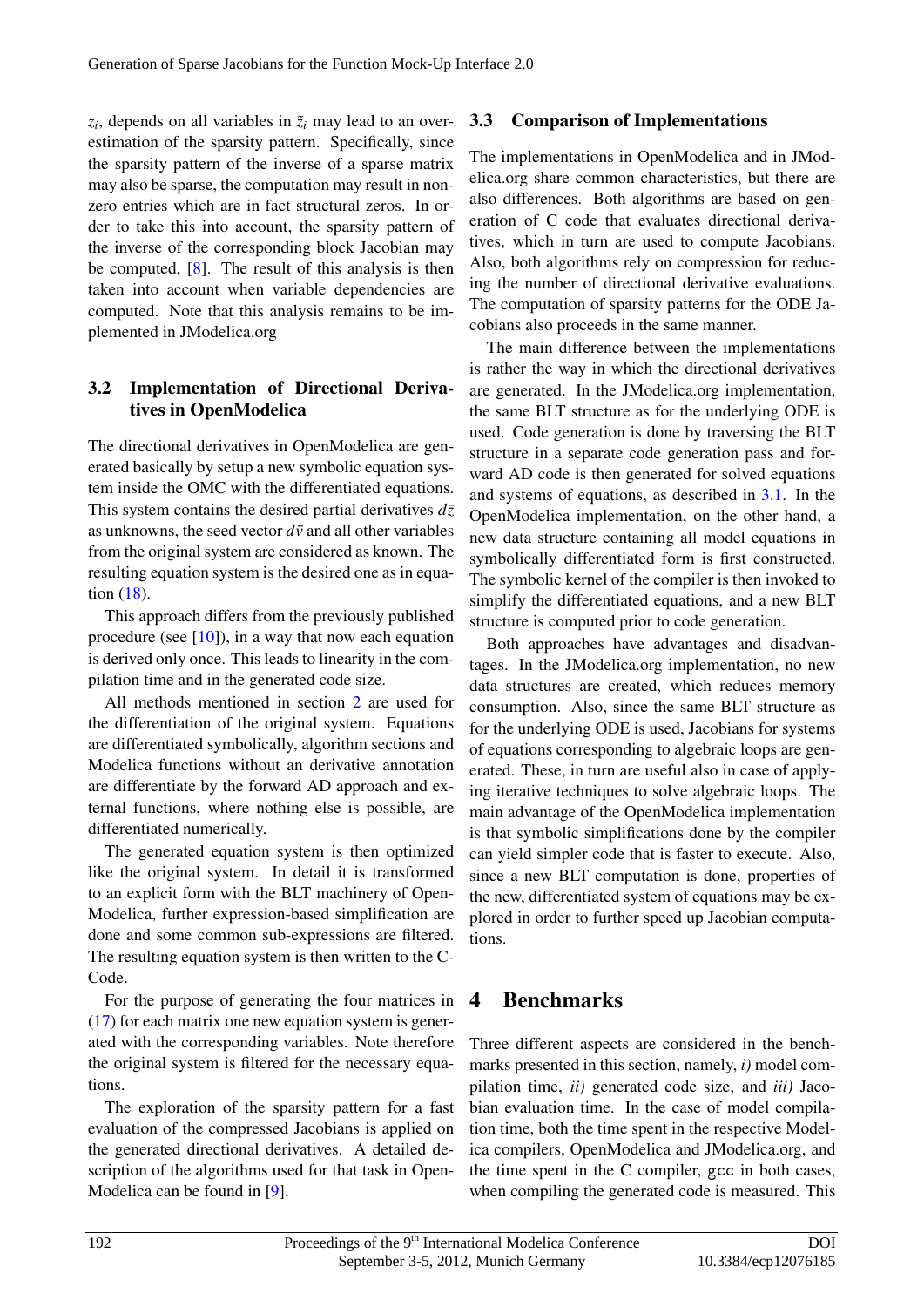measure seems to be the most interesting for the user, since both phases are included in the model compilation time from a user's perspective. As for the size of the generated code, only the size of the code that is generated by the Modelica compilers is measured, i.e., no code originating from run-time systems or similar is included. Finally, the time for 1000 Jacobian evaluations is measured and the mean evaluation times are reported. In all benchmarks, the system Jacobian, i.e., the Jacobian of the derivatives with respect to the states, is evaluated.

It is worth noting that the benchmarks in this section does not only reflect the particular details of the respective Jacobian evaluation strategies. In particular, the measurements are biased by other code optimization strategies in the compilers, including alias elimination, symbolic processing, tearing, and the efficiency of non-linear solvers used to solve algebraic loops. In addition, the compilation time measurements, the optimization and debugging flags supplied to the respective C compilers influence the result.

All measurements in this paper are performed on a 64-bits architecture computer having one Intel Q9550@2.83GHz CPU and 16 GB of RAM. It runs Ubuntu 12.04 Linux, kernel 3.2.0-25.

#### 4.1 Combined Cycle Power Plant

The first benchmark is a model of a combined cycle power plant model, see Figure [2.](#page-8-0) The model contains equation-based implementations of the thermodynamic functions for water and steam, which in turn are used in the components corresponding to pipes and and the boiler. The model also contains components for the economizer, the super heater, as well as the gas and steam turbines. The model has 10 states and 131 equations. For additional details on the model, see [\[11\]](#page-11-10).

The benchmark results are shown in Table [1.](#page-8-1) As can be seen, the model compilation times and the file sizes are similar. Both implementations obtained six colors for the Jacobian, i.e., 6 directional derivative evaluations were required to compute the Jacobian. The Jacobian evaluation time does, however, differ in a way that the OpenModelica implementation performs faster.

#### 4.2 Synthetic Benchmarks

In order to analyze the scalability properties of the respective implementations, synthetic benchmark models were automatically generated. The underlying as-



<span id="page-8-0"></span>Figure 2: Modelica component diagram for a combined cycle power plant.

<span id="page-8-1"></span>Table 1: Benchmark results for combined cycle power plant.

|    |      |      | Generation [s] Code size [kB] Jac eval |     |                                                |
|----|------|------|----------------------------------------|-----|------------------------------------------------|
|    |      |      |                                        |     | Tool    No Jac   Jac   No Jac   Jac   time[ms] |
| OM | 2.98 | 3.87 | 519                                    | 711 | 0.018                                          |
| JM | 3.64 | 5.92 | 266                                    | 456 | 0.090                                          |

sumption of the synthetic models is that a single Modelica equation contains references to fixed maximum number of variables, a number which does not increase with model size. This assumption is realistic, given that Modelica models are typically constructed from a large number of simple component models, where the equations in each component are local in the sense that they refer mainly variables in the same, or neighboring, components. Another important feature of Modelica models are algebraic loops, or implicit systems of equations, which require iterative solution techniques. Therefore, the synthetic benchmark models contain implicit systems of equations, composed from linear and non-linear terms, in the form of *sin* functions, terms.

Three suits of benchmark models were constructed, using different assumptions on the number of variable references in a single equation. This aspect was quantified by the sizes of the implicit systems of equations, where sizes of two, four and eight, respectively, were used to generate the benchmark models. Within each suite of benchmark models, four different models of increasing size were constructed, essentially by doubling the number of variables while keeping the size of all the implicit equation systems constant. For detailed statistics and structural analysis of the models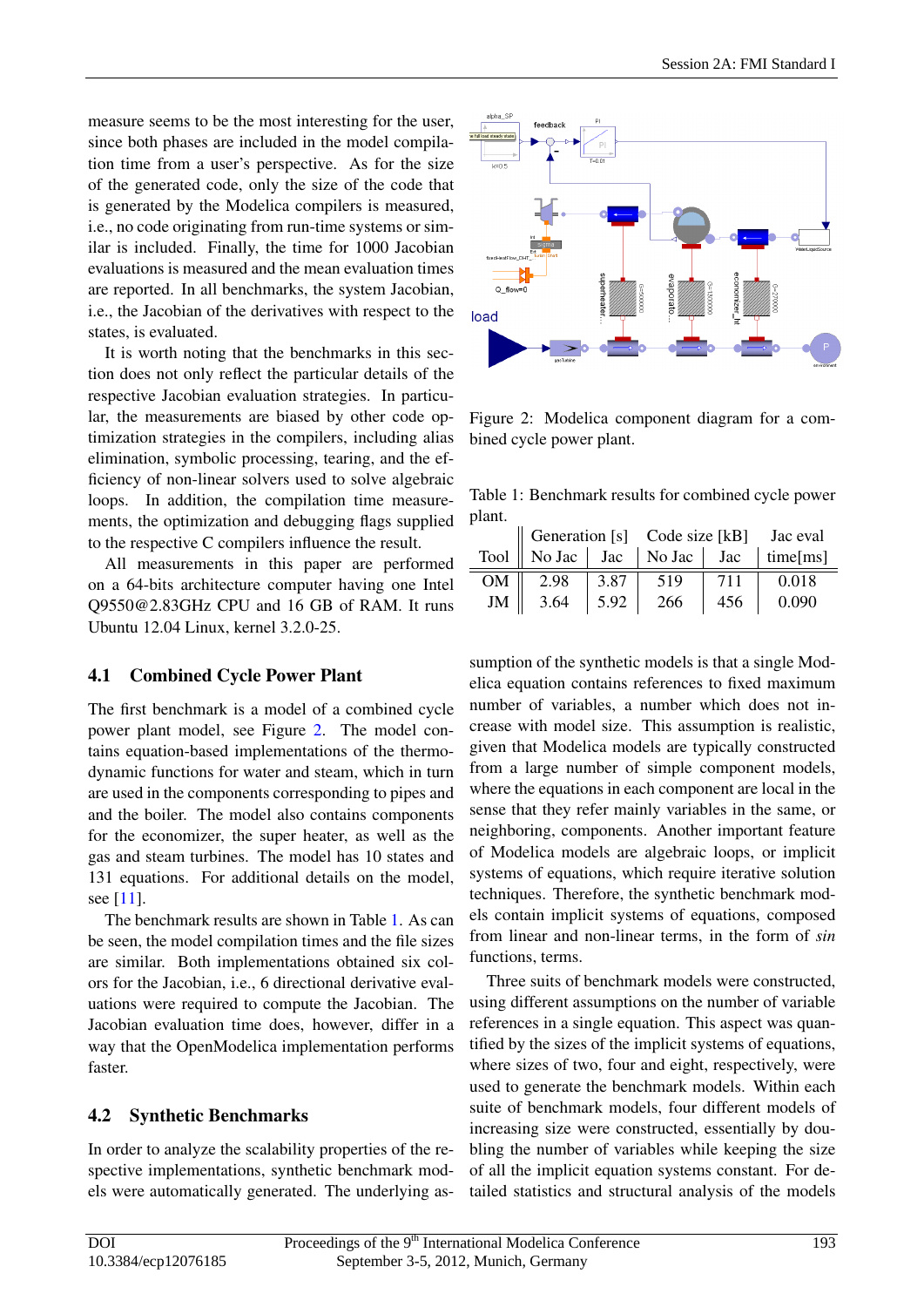<span id="page-9-0"></span>Table 2: Statistics and structural analysis of the syn-Table 4: Benchmarks of synthetic models for JModelthetic models. #N denotes the number of variables, #N-z. denotes the number of reported non-zero elements and #Col. denotes the number of colors resulting from the coloring algorithms. #N-z. and #Col. are equal in both implementations.

|         | $\#N$ | #States | #Alg. loops | #N-z. | #Col.          |
|---------|-------|---------|-------------|-------|----------------|
| $1 - 1$ | 22    | 4       | 9           | 7     | $\overline{2}$ |
| $1 - 2$ | 42    | 8       | 17          | 21    | 4              |
| $1 - 3$ | 82    | 16      | 33          | 47    | 4              |
| $1 - 4$ | 162   | 32      | 65          | 104   | 4              |
| $2 - 1$ | 40    | 4       | 9           | 7     | $\overline{2}$ |
| $2 - 2$ | 76    | 8       | 17          | 21    | 4              |
| $2 - 3$ | 148   | 16      | 33          | 53    | 4              |
| $2 - 4$ | 292   | 32      | 65          | 117   | 4              |
| $3 - 1$ | 76    | 4       | 9           | 7     | $\overline{2}$ |
| $3 - 2$ | 144   | 8       | 17          | 21    | 4              |
| $3 - 3$ | 280   | 16      | 33          | 53    | 4              |
| $3 - 4$ | 552   | 32      | 65          | 117   | 4              |

consider table [2.](#page-9-0) Note that for both implementations, the number of non-zero elements and the number of colors produced by the respective coloring algorithms are equal.

<span id="page-9-1"></span>Table 3: Benchmarks of synthetic models for Open-Modelica

|         | Generation [s] |      | Code size [kB] |      | Jac. eval.  |
|---------|----------------|------|----------------|------|-------------|
|         | No Jac.        | Jac. | No Jac.        | Jac. | time $[ms]$ |
| $1 - 1$ | 0.57           | 1.3  | 41             | 121  | 0.008       |
| $1-2$   | 0.87           | 2.0  | 72             | 225  | 0.033       |
| $1 - 3$ | 1.51           | 3.7  | 134            | 435  | 0.068       |
| $1 - 4$ | 2.82           | 7.4  | 260            | 860  | 0.142       |
| $2 - 1$ | 0.88           | 2.1  | 64             | 208  | 0.017       |
| $2 - 2$ | 1.51           | 4.1  | 114            | 393  | 0.067       |
| $2 - 3$ | 2.75           | 7.5  | 218            | 781  | 0.144       |
| $2 - 4$ | 5.36           | 15.5 | 429            | 1569 | 0.308       |
| $3 - 1$ | 2.22           | 6.6  | 117            | 457  | 0.048       |
| $3 - 2$ | 4.20           | 13.7 | 219            | 889  | 0.198       |
| $3 - 3$ | 8.45           | 27.7 | 432            | 1789 | 0.421       |
| $3 - 4$ | 17.02          | 56.9 | 857            | 3583 | 0.873       |

The results in terms of model compilation time, generated code size, and Jacobian evaluation time for the different models are shown in Tables [3](#page-9-1) and [4,](#page-9-2) for the OpenModelica and the JModelica.org implementations respectively. Figures [3,](#page-10-1) [4,](#page-10-2) and [5](#page-10-3) depict the corresponding results graphically. Each curve corresponds to one benchmark suite. As can be seen from the tables, all three measures exhibit essentially lin-

<span id="page-9-2"></span>ica.org

|         | Generation [s] |        | Code size [kB] |       | Jac. eval.  |
|---------|----------------|--------|----------------|-------|-------------|
|         | No Jac.        | Jac.   | No Jac.        | Jac.  | time $[ms]$ |
| $1 - 1$ | 1.02           | 1.88   | 36             | 138   | 0.037       |
| $1 - 2$ | 1.24           | 3.16   | 54             | 247   | 0.089       |
| $1 - 3$ | 1.78           | 5.71   | 93             | 484   | 0.163       |
| $1 - 4$ | 3.16           | 10.71  | 171            | 957   | 0.316       |
| $2 - 1$ | 1.37           | 4.39   | 61             | 388   | 0.104       |
| $2 - 2$ | 2.04           | 8.17   | 102            | 737   | 0.334       |
| $2 - 3$ | 3.44           | 15.35  | 187            | 1435  | 0.673       |
| $2 - 4$ | 6.42           | 31.52  | 360            | 2843  | 1.269       |
| $3-1$   | 3.05           | 15.65  | 146            | 1371  | 0.558       |
| $3 - 2$ | 5.28           | 30.33  | 264            | 2581  | 2.078       |
| $3 - 3$ | 9.93           | 63.49  | 511            | 5146  | 4.027       |
| $3-4$   | 19.66          | 136.05 | 1009           | 10315 | 8.827       |

ear complexity for a fixed size of the algebraic loops. This result is the key to scalability of the methods. The smallest model in each benchmark suite deviates from the linear trend for Jacobian evaluation time, which is due to the fact that fewer colors are needed in these cases.

While model compilation time and generated code size without Jacobians are similar in all cases for OpenModelica and JModelica.org, the corresponding numbers with Jacobians differ. The difference in code size is due to the fact that JModelica.org relies on generation of forward AD code, without simplifications, which results in verbose code. Also, inherent in the forward AD strategy is that both the model equations in their original form and the directional derivatives are evaluated simultaneously. In comparison, the OpenModelica implementation differentiates the equations symbolically and then applies symbolic simplification. In this case, the resulting expressions that are generated are simpler, and also, no additional code is generated for the original model equations.

In terms of execution speed, the OpenModelica implementation performs faster. The main reason for this is that the application of forward AD in the JModelica.org implementation results in more verbose code, and also the model equations, along with the directional derivatives, are evaluated.

It is worth noting that either the effect of different versions of LAPACK/BLAS, used to solve linear systems in both implementations, nor the the influence of different compiler optimization and debugging flags have been considered in the benchmarks. Rather, the performance experienced by users has been reported.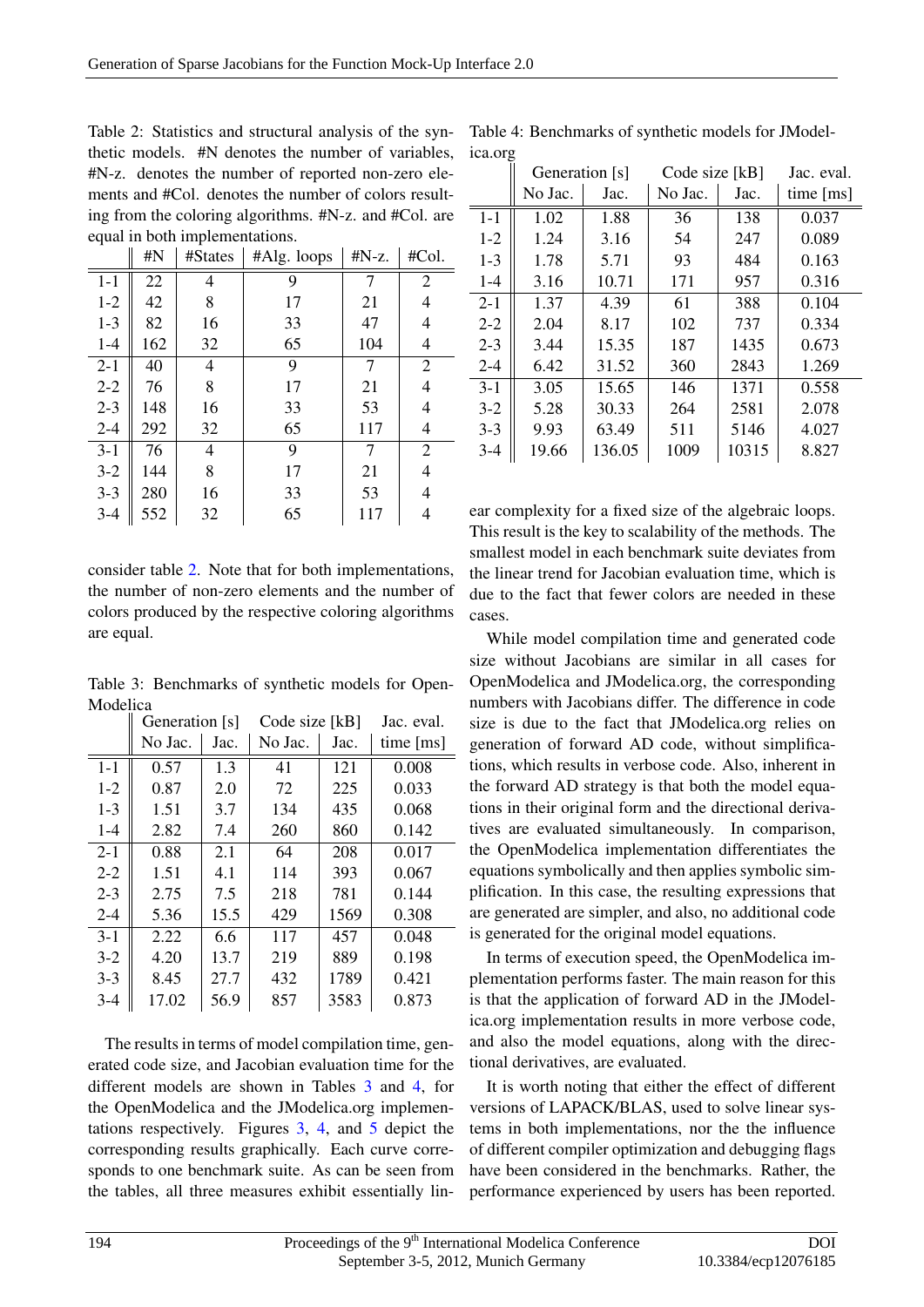Both implementations may be further optimized in these respects in order to improve compilation and execution times. Therefore, the reported benchmarks do not solely measure the efficiency of the respective methods described in the paper, but are rather biased with the details of the particular implementations.



<span id="page-10-1"></span>Figure 3: Model compilation time with Jacobians.



<span id="page-10-2"></span>Figure 4: Generated code size with Jacobian.

# <span id="page-10-0"></span>5 Conclusions

In this paper, the generation of Jacobians for ODEs originating from DAEs, in particular Modelica models, has been discussed. The algorithmic machinery employed consists of known methods and algorithms, such as numerical, symbolic, and automatic differen-



<span id="page-10-3"></span>Figure 5: Execution time for one Jacobian evaluation

tiation, as well as graph theoretic methods such as the BLT transformation. Two methods, sharing similarities as well as differences have been presented. One of the methods is a straight forward application of forward automatic differentiation and generation of C code, which results in functions for the evaluation of directional derivatives, which in turn are used to compute Jacobians. The other method relies mainly on symbolic differentiation and makes use of symbolic simplification algorithms in a Modelica compiler to generate directional derivative functions. Both methods provide sparsity patterns for the ODE Jacobians, and they both make efficient use of sparsity in order to reduce the number of directional derivative evaluations, a technique referred to as compression.

The two approaches are implemented in JModelica.org and OpenModelica, respectively, and compared in an industrial benchmark as well as in several synthetic benchmarks. Both implementations show linear growth in key measures such as model compilation time, generated code size and execution time, under realistic assumptions on model structure. In terms of execution speed, the method relying on symbolic differentiation and symbolic processing, as implemented in OpenModelica, performed faster.

Memory consumption in the model compilation step was not included in the benchmarks, because of the inherent difficulties in accurately measuring this quantity. Indeed, this measure would have been an interesting addition to the benchmarks presented in this paper, especially since the two methods take different approaches to generate directional derivatives. However, measurements of memory consumption is left for